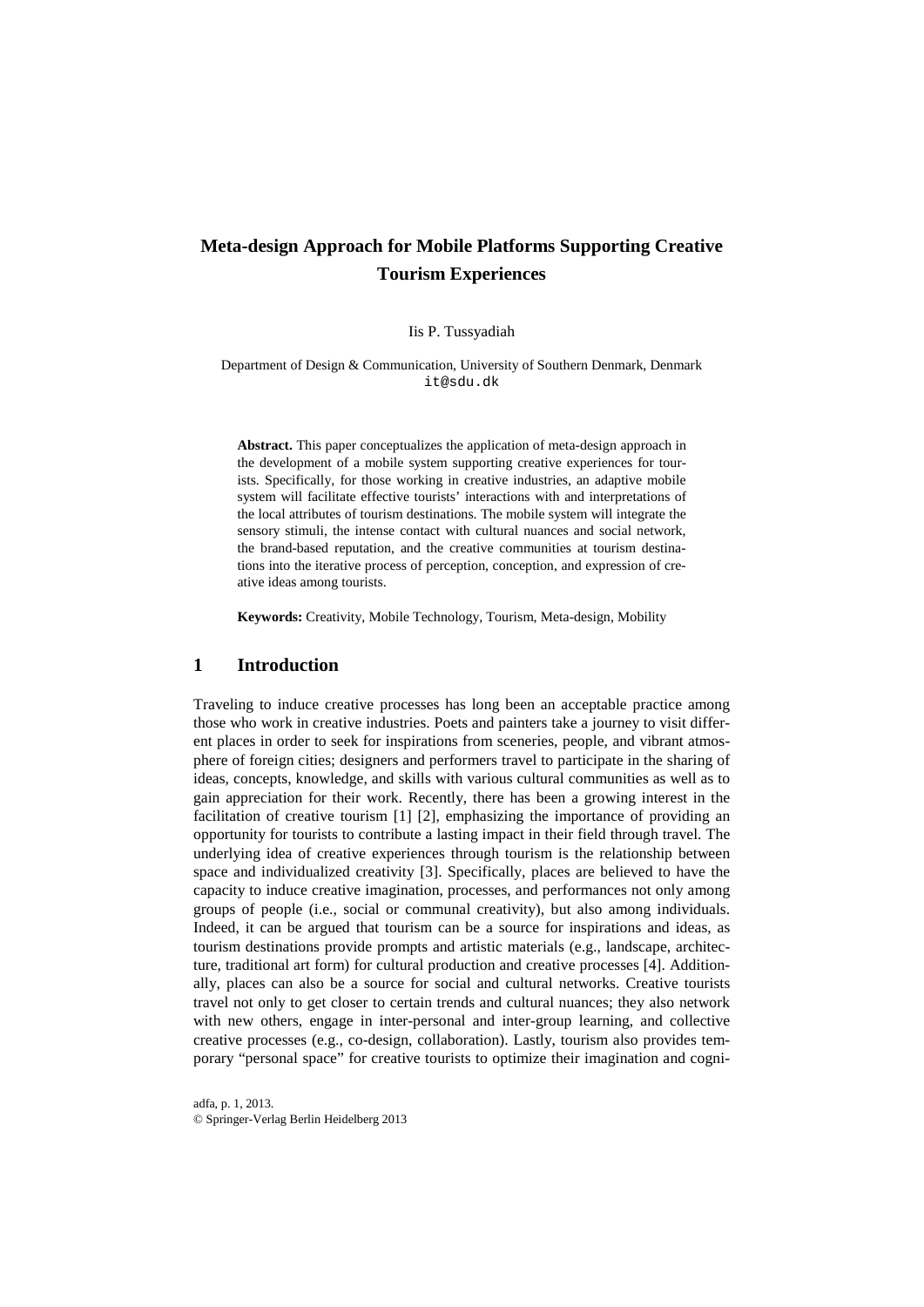tive processes [3]. Being outside of their usual environment, creative tourists might take advantage of the "heightened senses" they experience to respond to interpretative stimuli.

Today, mobile technologies have the potential to support creative endeavors and performances through effective interaction with and interpretation of cultural objects and materials outside home and work environment. Due to their portable nature and increasingly anthropomorphic features, mobile phones are considered the most intimate technology devices. Thus, people tend to perceive various social roles played by their mobile phones in different usage situations (e.g., mobile phones as mentors, coaches, personal assistants, etc.) [5]. The tendency that users respond socially to mobile phones indicates that mobile technologies can be designed in such ways that they can motivate users to engage in learning and creative processes wherever they are. Specifically, context-awareness applications embedded in mobile technologies can scan and suggest relevant resources for creative individuals to take inspirations from and mediate significant interactions that allow further processing of these resources within users' creative endeavor. Therefore, the purpose of this paper is to provide a foundation to design adaptive mobile technologies to foster creativity from an effective use of natural, social and cultural resources representing the locality of tourism destinations, encountered during traveling. The adaptive technology platform will allow independent creative tourists to gain meaningful experiences by taking advantage of the different elements of tourism destinations for their personal and professional growth as well as self-actualization.

# **2 Place and Creativity**

Due to the increasing importance of creativity in the society, there is a growing need to identify reliable and effective strategies to enhance the creative potentials of every individual [6]. Recent research has investigated the roles of places as a catalyst for creativity. People create physical space or settings to get in the mood to be creative or travel to different places in order to generate new ideas. Indeed, Cox (1997) points out that place-based attributes offer places "non-substitutabilities" that may be a magnet for creative workers to visit or relocate into [7]. In tourism, the integration of creativity and tourism is grounded in the idea of co-creation of value [8], allowing tourists to develop their creative potentials through interactions with resources at the destinations [1]. Indeed, creative tourism is defined as those that offer opportunities for tourists to participate in creative processes through experiences that are uniquely attributed to tourism destinations [9].

Based on an interview with creative workers in UK, four types of locality-based prompts or stimuli for creative experiences were identified [3]. They are locality as a resource of visual raw materials or stimuli, locality-based intensive social and cultural network, locality as a brand-based on reputation and tradition, and locality-specific communities of creative workers. In the context of tourism, the first type of prompts refers to the distinctiveness and quality of nature and built environment of tourism destinations that allow tourists to appropriate and integrate into their work. The sec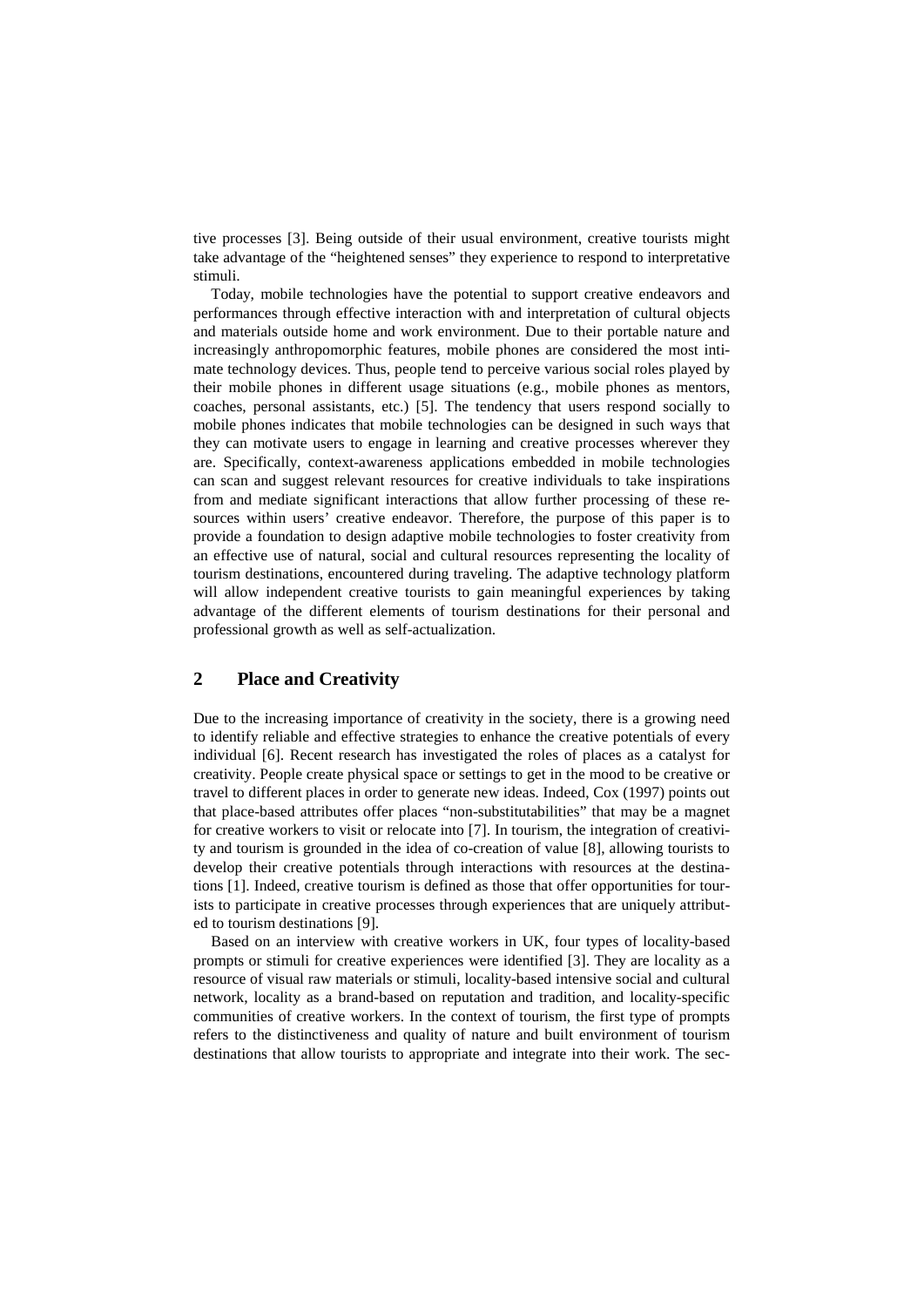ond type of prompts originates from the proximity to, intensity and frequency of contact with certain trends and cultural nuances within the destinations as well as intense interactions with cultural networks. The third type corresponds to creative processes informed by and based on a well-established reputation and identity of the tourism destination, which include the expression and marketing aspects of the creative products. Lastly, the fourth type of stimuli refers to the networks of creative individuals within the tourism destination with whom creative tourists can learn from and collaborate with. These four characteristics of tourism destinations should be managed in ways that make them accessible to optimize tourists' creative potentials.

# **3 Technology for Creativity**

In Human-Computer Interaction (HCI) research, the subject of creativity has been explored to design computer technologies that address the needs of creative users [10], which includes the design of computer-based environment that support creative processes (i.e., by facilitating conditions that nurture creativity and eliminating conditions that deter creativity) and the design of interactions that foster cognition. Recently, the increasing roles of mobile technologies in facilitating and enhancing creativity have been acknowledged. Due to its portability, mobile devices can support learning and creativity in many different contexts or situations, including an informal learning process while traveling, which is typically unstructured, instantaneous and voluntary in nature.

The roles of technology to foster users' motivation and creativity should be relevant to the creative process itself. In the area of design, Lockard (2000) conceptualizes the creative process to include three stages: perception, conception and expression [11]. Perception stage is associated with research, where information related to the design problem is gathered and stored. Conception stage involves analyzing and comparing the information with past experiences (i.e., referred to as bisociation process) to formulate ideas to solve the problem. The result of conception stage is the external representation of the problem. New ideas are then disseminated (i.e., expression stage), discussed, and modified using new information by restarting the perception stage, suggesting the iterative nature of the process. Consistent with this process, emphasizing the user-centered design of e-learning system, Shneiderman (1999) calls for technologies that facilitate users' abilities to collect information (i.e., perception), relate it to other information and ideas from peers (i.e., bisociation), create new information through exploring, composing, reviewing, etc. (i.e., conception), and disseminate new information broadly (i.e., expression).

Other researchers have examined the different ways computer can be involved in supporting creativity. Lubart (2005), for example, summarizes four areas where computers can be integrated to support the creativity of their users: management of creative processes, communication between individuals collaborating in creative processes, creativity enhancement techniques, and human-computer cooperation in idea production, all of which can happen simultaneously [13]. These lead to contextdependent roles of technology for its users (i.e., as nanny, pen-pal, coach, and col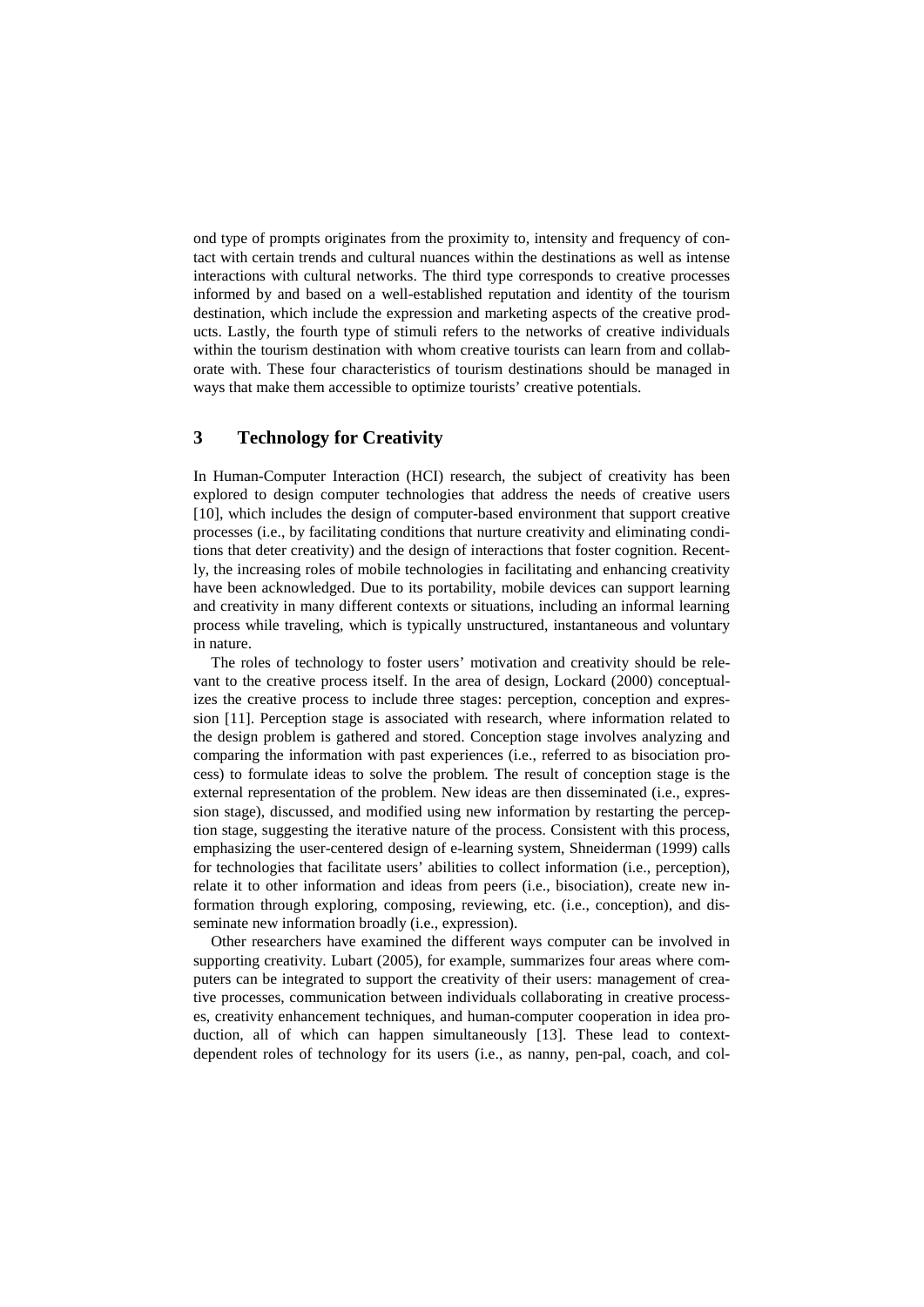league), implying that to support users' creativity, computing technology are nurturing the "co-creation" process. Hence, it suggests the relevance of participatory design in developing technology to support creativity.

### **4 Supporting Creativity through Mobility**

In order to support creative experiences of tourists, it is necessary to design a system that assists tourists with the iteration of creative processes, managed through effective interactions with prompts provided by the unique characteristics of tourism destinations. Since tourists are actively participating in the co-creation of value at the destinations, it is imperative that as end users they are allowed to actively engage in the continuous development of the mobile system rather than being restricted to using existing system. This emphasizes the application of meta-design approach [14], where end users are co-designers of the mobile system. Meta-design extends the traditional notion of system design to include an ongoing process in which users become codesigners throughout the whole existence of the system. This typically requires the system to permit users to create customizations and extensions, presenting them with opportunities, tools, and social reward structures to extend the system to fit their needs [15]. Consequently, the design time and use time of the system occur simultaneously.

Fig. 1 represents a conceptual model of the mobile system supporting creative experiences through travel applying meta-design approach. The design of mobile platforms for creative tourism is based on the systems' capabilities to support active tourism experiences that allow for perception of insights and inspiration, conception of new design/information, and expression of the creative outcomes (e.g., products) through users' interaction with locality-based sensory stimuli, cultural networks, brand-based tradition and reputation, and creative communities. First, tourists typically start with an incomplete and imprecise representation of the pieces they want to create through their journey. They actively learn from their surroundings as they travel to perceive a clearer, more specific mental representation of their design problem and seek for inspirations to find its solutions. From users' interactions with the different aspects of destinations, mobile technologies should support the processes whereby users evoke aspects of design (e.g., functional aspects, structural aspects, etc.). In other words, mobile platform for creative tourism should have the capacity to communicate and translate raw cultural objects and materials encountered in tourism destinations into aspects of design specific to tourists to assist them in the design perception process. For example, tourists seeking for inspirations for musical creations could activate an intelligent context-aware mobile system to assist them in easily recognizing, recording, and recalling local tunes from his surroundings.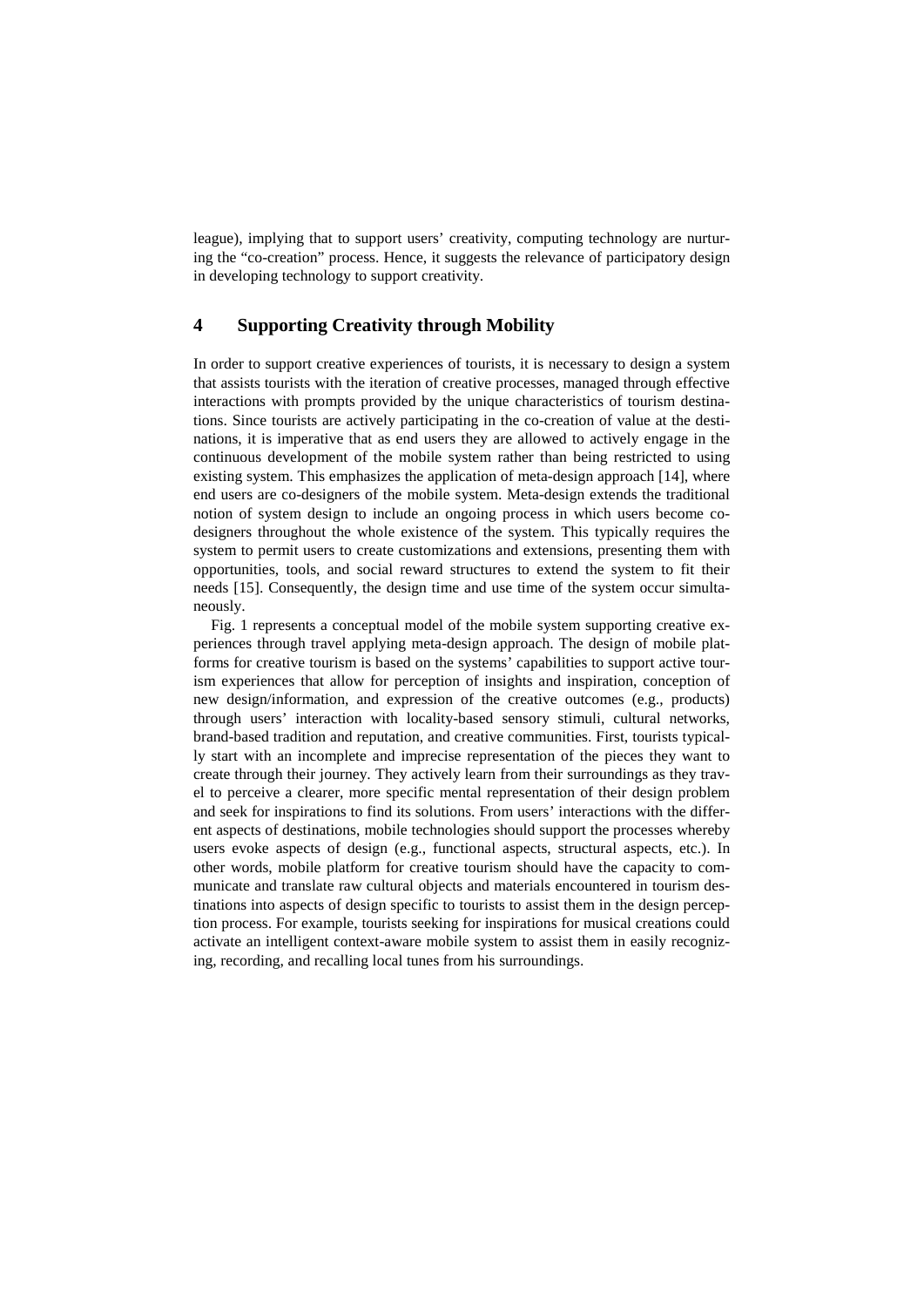

Fig. 1. A conceptual model of mobile platform supporting creative experiences for tourists

Secondly, tourists will filter the inspirations and new information gathered from the destinations and then compare them with existing knowledge and past experiences to match the design problems at hand. Mobile technologies should be designed to support the conception of ideas through providing users with information stored in the system or other information retrieved elsewhere when they evoke new design aspects. This will also allow for bisociation process, whereby two unrelated concepts could be brought together to provide solutions to the design problem. For example, after taking pictures of local textile patterns, a tourist who is an interior designer could be prompted to easily integrate these patterns into her sketches or compare them with design trends elsewhere stored in her mobile inspiration board. The capabilities of mobile devices to exchange a large amount of information and to perform complex analytical procedure open up opportunities for various data processing and analyses to support the conception of new ideas.

Lastly, creative tourism will involve the process of expression, whereby creative products are externalized and communicated to the creative communities in the respective domains. For example, travel may be connected with collaborative expression whereby creative tourists work together with local creative communities to stage art exhibitions, events, and activities. Mobile technologies should be able to facilitate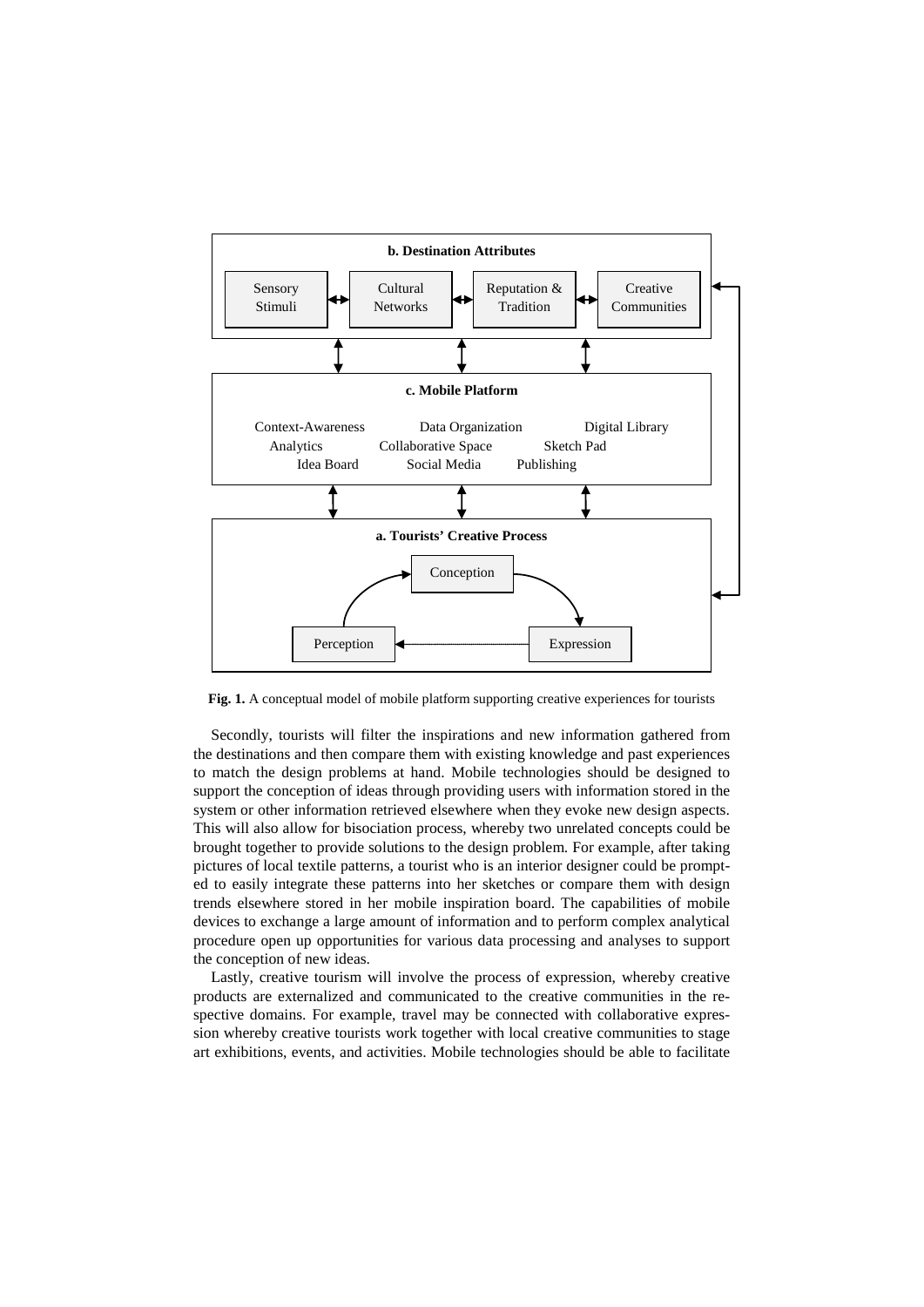the expression process where creative products such as these can be discussed, modified and then re-perceived. Social media and other publishing platforms could be integrated for a broad and easy dissemination of the creative outcomes resulting from tourist – destination interactions. Creative products that are appreciated by the cultural communities within a locality can assist in shaping the sense of place, which, in turn, will enhance the value of tourism destinations.

The main idea of meta-design approach is to let the end users customize the mobile system according to their specific creative needs, which, to some extent, will be dependent on the domain of their industries. The system should be open for customizations, whereby different functionalities can be designed according to the destinations, purposes of the trip, etc. In other words, the best way of facilitating creativity is to let the end users be creative with designing and using their technologies.

#### **5 Conclusion**

This paper conceptualizes an adaptive mobile system to support creative experiences while traveling. Drawing from previous studies on the roles of places for creativity, the creative process, and the technology development to support creativity, the importance of user-centered design and participatory design that allow for effective management and coordination between technology and its users is highlighted. Consequently, meta-design approach to system design is considered suitable to be applied in this context. To support creativity for those who are away from home and work environment, it is imperative that technology should assist tourists in the perception of information and inspirations, conception of new ideas and expression of creative outcomes. An adaptive mobile system should not only enhance the creative performance to manage creative processes of tourists, it mediates the interactions between creative tourists and the raw materials, cultural nuances and social network as well as the creative communities within a destination.

The implications of this study may be important for tourism destinations positioning themselves as creative cities, offering creative spectacles, and attracting creative tourists. The long lasting appreciation of technology-assisted creative tourism will highlight the uniqueness and non-substitutability of tourism destinations, making them even more attractive for creative tourists. What is more, the conceptualization of adaptive mobile technology that could motivate people to actively seek information and inspirations from different places may offer greater benefits for those in need of staying active for their wellbeing, such as the promotion of active aging or creative youth lifestyle.

#### **References**

1. Richards, G.: Creativity and Tourism: The State of the Art. Annals of Tourism Research. 38, 1225-1253 (2011)